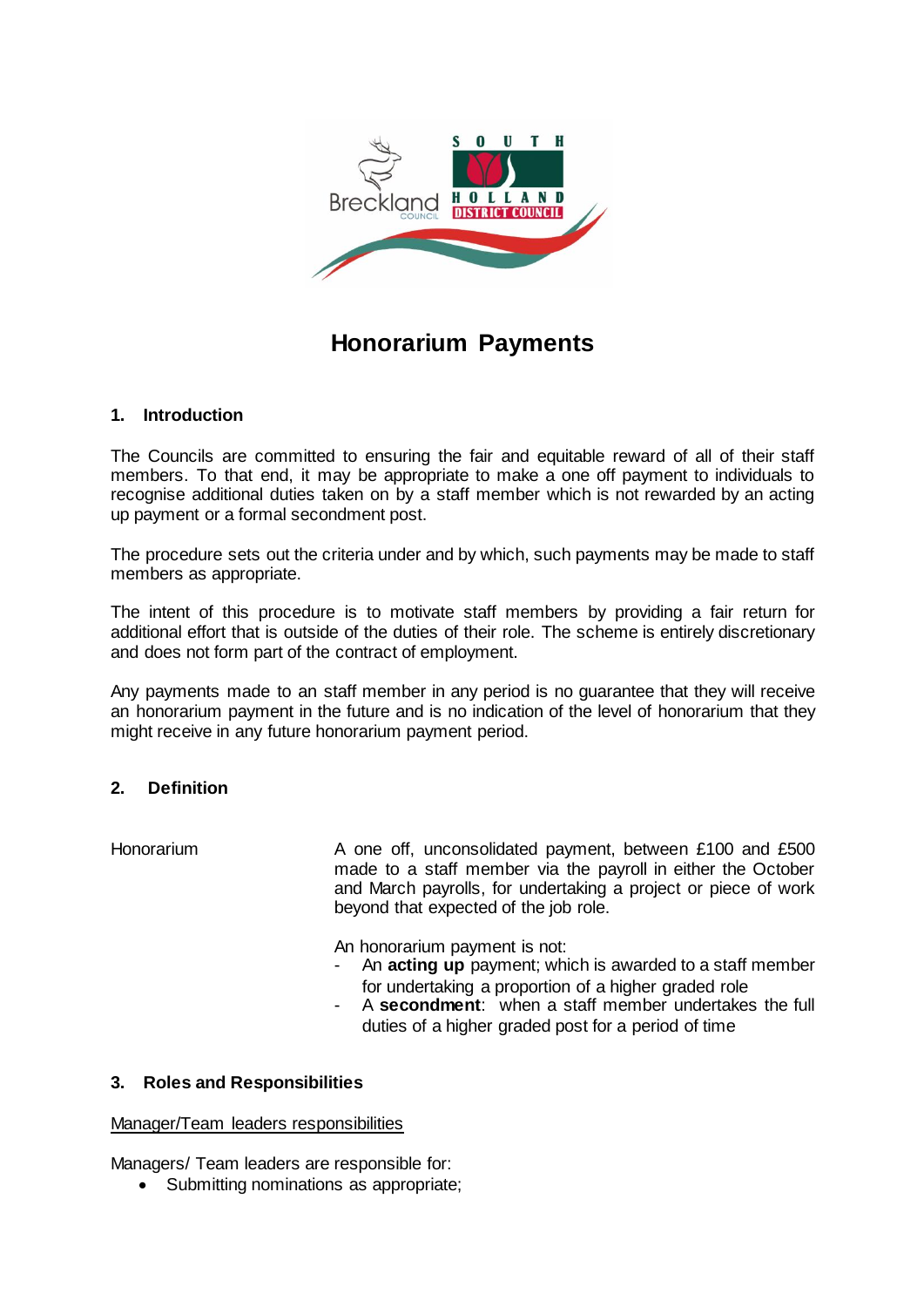• Complying with relevant legislation.

#### Executive Managers/Chief Officers responsibilities

Executive Managers/Chief Officers are responsible for:

 The consideration, and approval or rejection of all noinations made in adherance to the procedure set out below.

#### **4. Statutory Application and, or Constitutional Requirement**

Relevant legislation:

- Employment Rights Act 1996
- Equality Act 2010
- Working Time Regulations 1998 (SI 1998/1833)

#### **5. Procedure**

#### **Eligibility**

All staff members are eligible to be considered for an honorarium payment. They must be an employee of the organisation on the date on which the honorarium is considered.

Staff members will not be usually be considered eligible for the payment of honorariums while in a probationary period or if they are currently under an informal or formal performance improvement plan.

Payment of honorariums will normally be considered in the following circumstances:

- Where a staff member has performed duties beyond the scope of their own position without the benefit of other reward of remuneration in recognition of this;
- Where a staff member has undertaken particularly onerous duties in addition to those normally attributed to their position;
- Where duties performed by the staff member have resulted in a clear benefit to the council(s), which would not have been received without the staff member's actions and those actions are not within the remit of their position;

#### Payment

Staff members shall receive payment of unconsolidated honorariums with their normal monthly salary payment for the months of October or March. All such payments shall be subject to the relevant statutory deductions in operation at the time of payment i.e. tax/national insurance, pension.

#### Nomination & Approval

It is the responsibility of the relevant manager to submit nominations, in line with the timetable, for an honorarium and recommendations as to the financial value, by completing the nomination form found in appendix 1.

All eligible staff members are subject to this honorarium scheme, there is no other scheme that applies to any staff groups to receive an honorarium.

All nominations must in the first instance be submitted to their Finance Business Partner for comment in light of available budget, before being agreed by the Section 151 Officer/Deputy Section 151 Officer and then finally considered by the relevant Executive Manager or Chief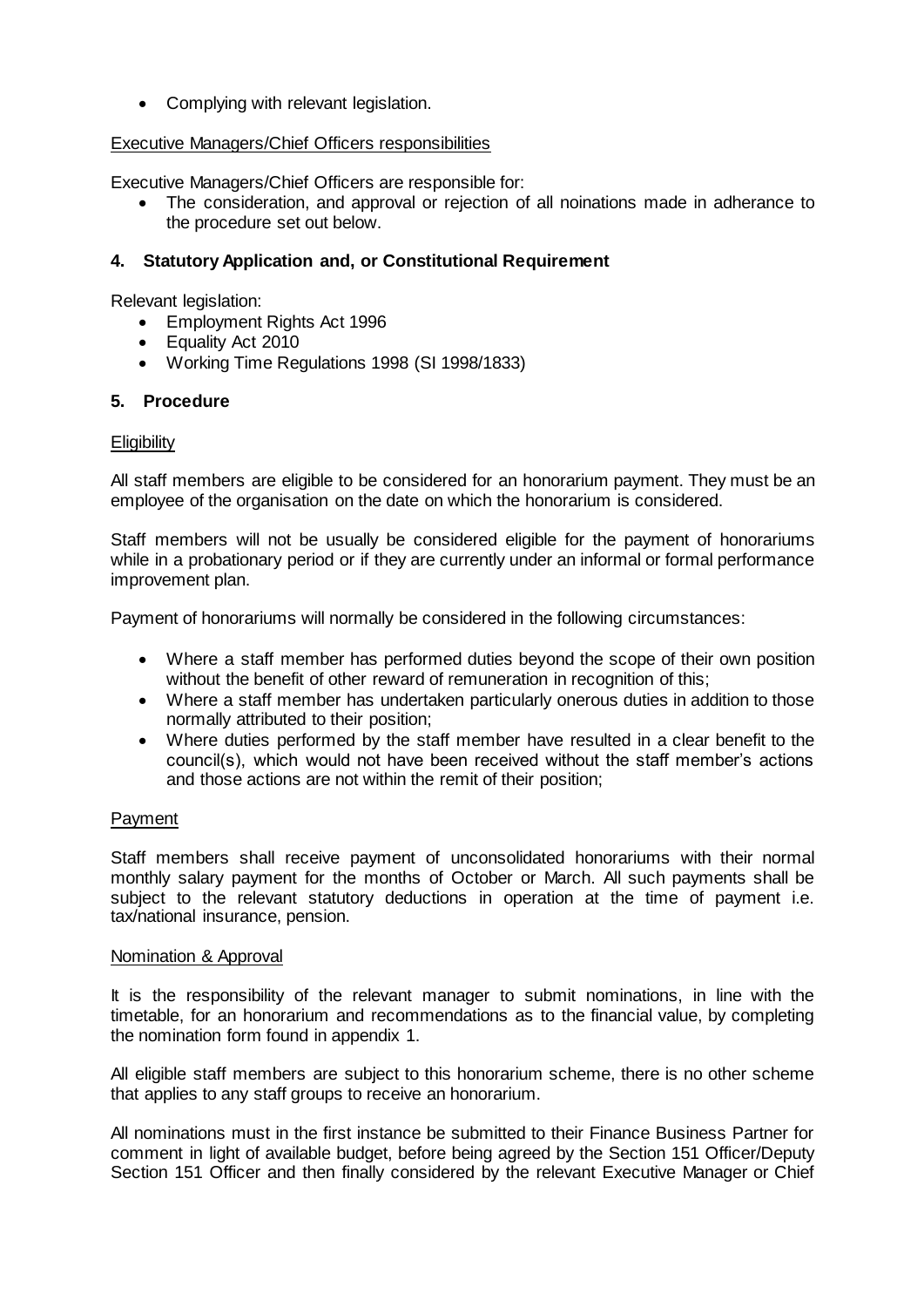Officer, who shall approve or amend and approve the recommendations therein as appropriate.

Nominations that have approval from Finance and the relevant Executive Manager or Chief Officer will be submitted to HR for approval at the HR board.

Requests will be considered at 2 points in the year and all Managers will be notified of the timescales for submission of nominations, these points will be in the months of September and February with payments to be made by Payroll in October and March.

#### **6. Complaints or concerns**

If an employee has a complaint or concern about the way in which their nomination has been dealt with, in the first instance they should raise this informally with their line manager or the HR department.

#### **7. Equal opportunities**

In line with its equal opportunities and dignity at work policies, the organisation will take steps to ensure that this procedure is not used in a discriminatory manner. The organisation will take steps to ensure that employees' dignity is respected at all times.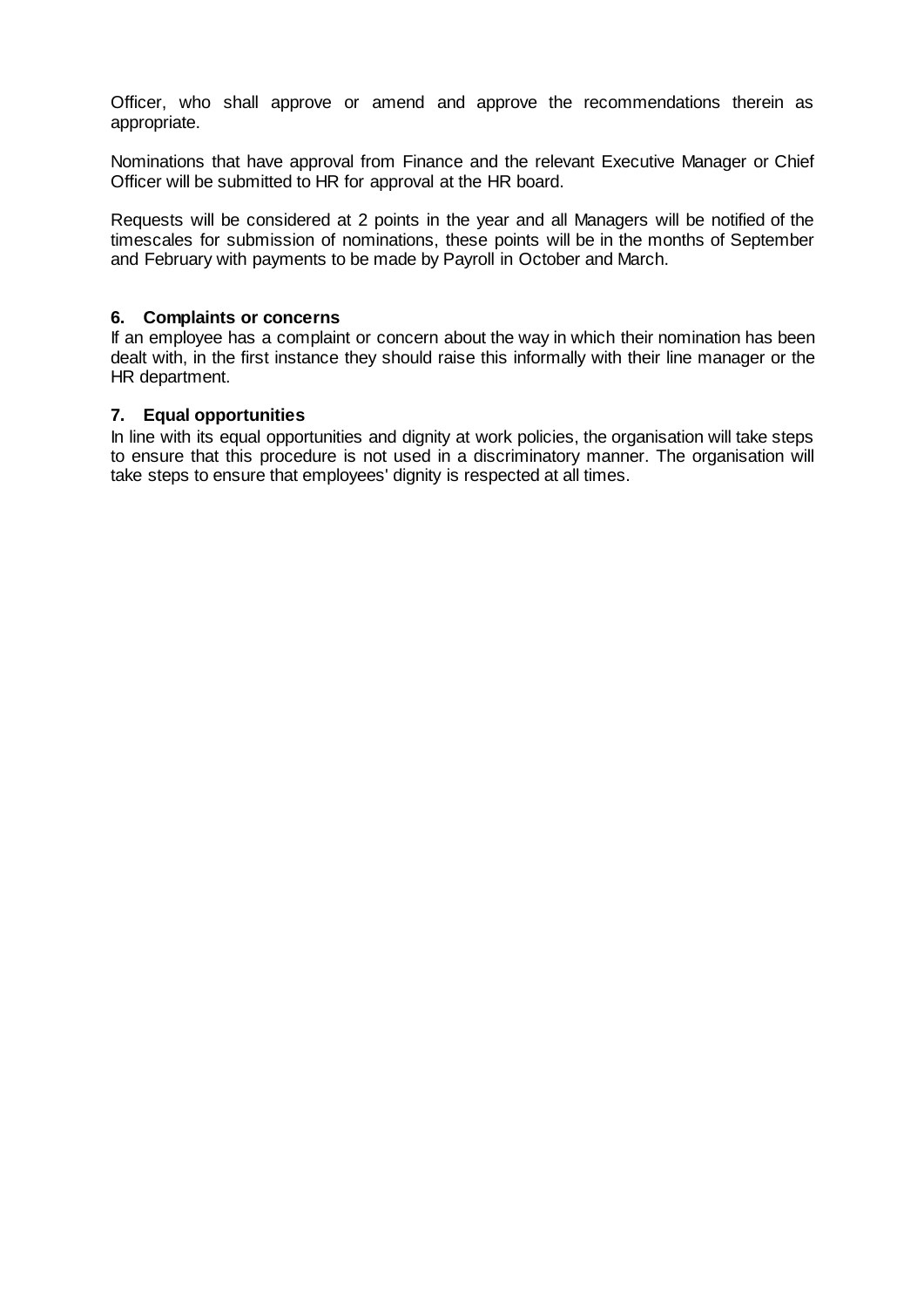

# **Appendix 1**

# **Honorarium Nomination Form**

#### **Nominator Details**

| Name:               |  |
|---------------------|--|
| <b>Position:</b>    |  |
| Directorate:        |  |
| Date of nomination: |  |

#### **Nominee Details**

| Name(s):                  |  |
|---------------------------|--|
| <b>Position(s):</b>       |  |
| Directorate:              |  |
|                           |  |
| <b>Recommended bonus:</b> |  |
| Justification:            |  |
|                           |  |
|                           |  |
|                           |  |
|                           |  |
|                           |  |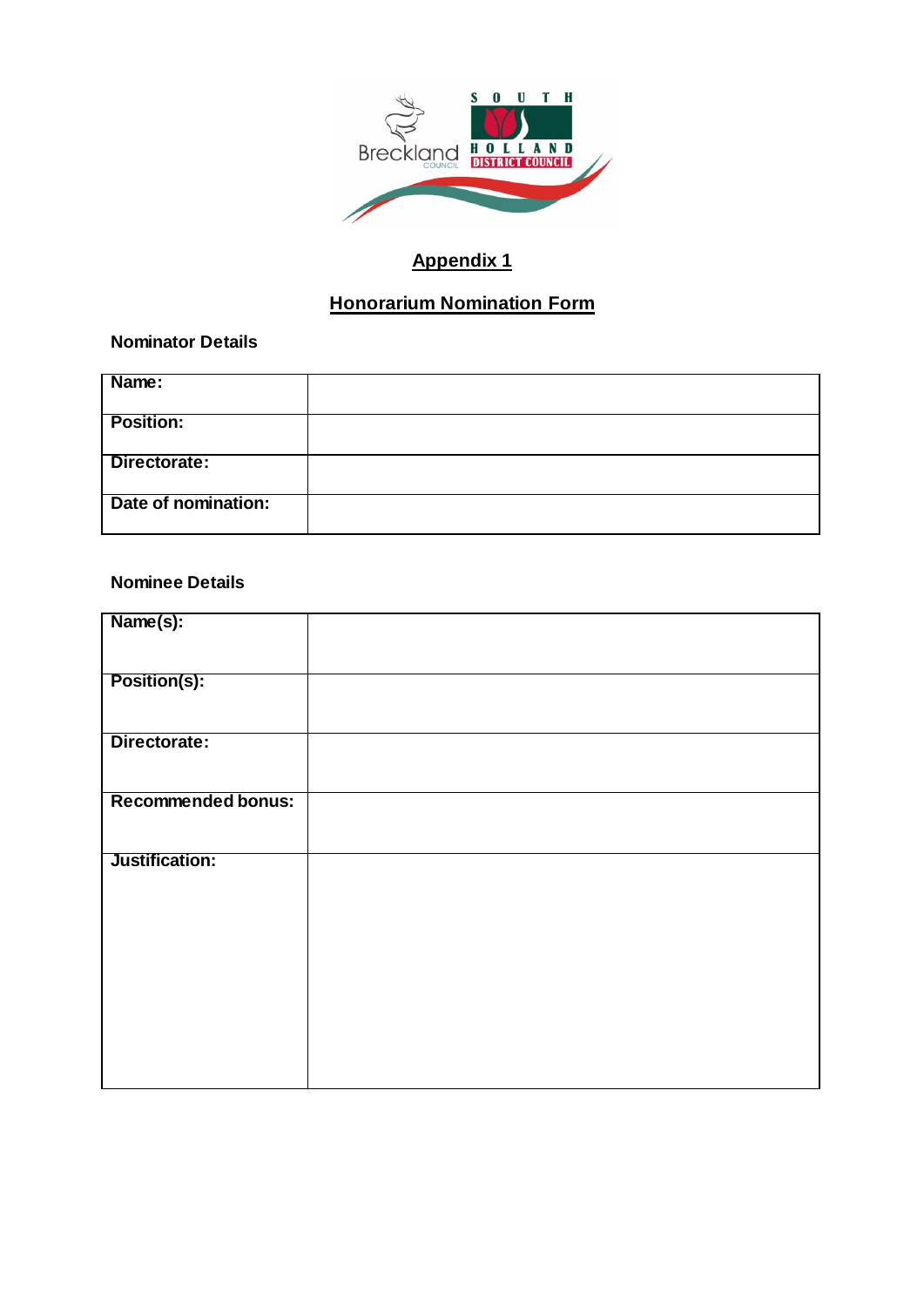## **Finance Comments**

| Name:            |  |
|------------------|--|
| <b>Position:</b> |  |
| Date:            |  |
| <b>Comments:</b> |  |
|                  |  |
|                  |  |

## **Section 151 Officer/Deputy Section 151 Authorisation**

| Name:            |  |
|------------------|--|
| <b>Position:</b> |  |
| Date:            |  |
| <b>Comments:</b> |  |

## **Executive Manager/Chief Officer Approval**

| Outcome:  |  |
|-----------|--|
| Date:     |  |
| Comments: |  |
|           |  |